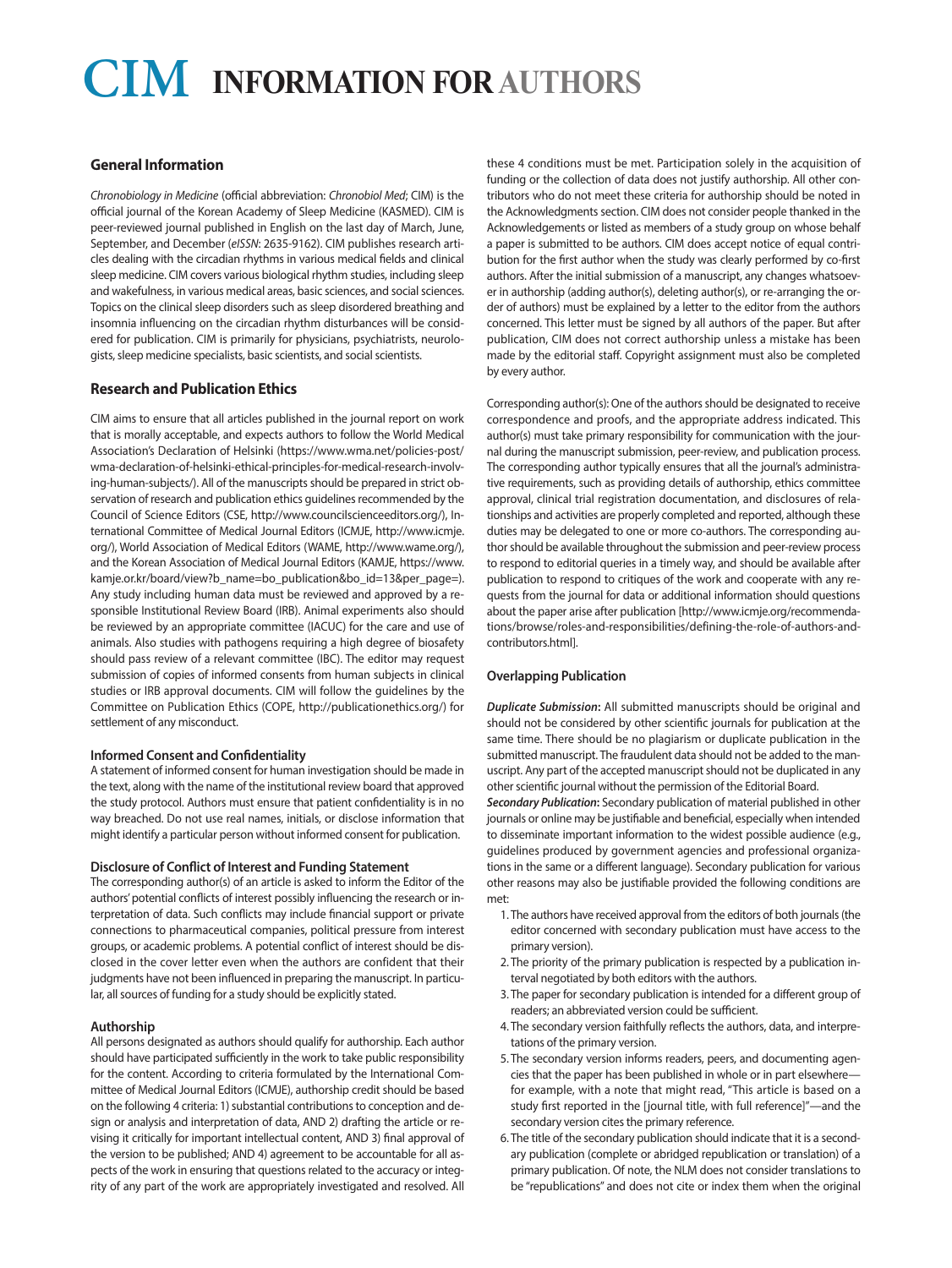article was published in a journal that is indexed in MEDLINE.

# **Copyright and Licensing**

**Copyright:** The copyright of the whole content of papers published in the Journal belongs to the Korean Academy of Sleep Medicine (KASMED) and all authors should sign the copyright transfer form after when their manuscript is submitted.

**Licensing:** CIM is an open access journal distributed under the terms of the Creative Commons Attribution Non-Commercial License (http://creativecommons.org/licenses/by-nc/4.0), which permits unrestricted non-commercial use, distribution, and reproduction in any medium, provided the original work is properly cited.

# **Preprints and Self-Archiving**

Authors are permitted to self-archive the submitted version (preprint), accepted version (peer-reviewed), and and publisher's version/PDF of the article at any time in their institutional repository or any non-profit repositories. CIM accepts submission of manuscripts that have previously been posted on any recognized, not-for-profit, preprint server. CIM does not consider the deposition of preprints in the repositories at the same time as, or before, submission to a journal to be prior publication. Authors disclose the existence of the preprint at submission (e.g., in the cover letter). Note that preprints operate independently of the journal and posting a preprint does not affect the peer review process.

# **Preparation of Manuscripts**

The manuscript must be written in English. The manuscript (including references, legends, and tables) must be typed double-spaced. Start each of these sections on a new page, numbered consecutively, beginning with the title page. Use only 10- or 12-point font size. Manuscripts should be concisely written in a readily understandable style. Standard nomenclature should be used throughout; unfamiliar or new terms and arbitrary abbreviations should be defined when first used.

# **Reporting guidelines for specific study designs**

It is recommended for authors to follow the established reporting guidelines (http://www.equator-network.org) for the specific study design, such as randomized control study (i.e., CONSORT), study of diagnostic accuracy (i.e., STARD), meta-analyses and systematic reviews of randomized controlled trials (i.e., PRISMA), meta-analysis of observational studies in epidemiology (i.e., MOOSE), strengthening the reporting of observational studies in epidemiology (i.e., STROBE), and Case Reports (CARE). The details are available on the website at http://www.icmje.org/icmje-recommendations.pdf (IV.A.2).

# **Type of manuscript**

**Original articles:** Original articles should include structured Abstracts (Objective, Methods, Results, and Conclusion) and main text (Introduction, Methods, Results, and Discussion). The original articles should not exceed 5,000 words (excluding references, tables and figure legends).

**Review Article:** Review article must have an Abstract, but the structured format is not necessary. Word count, number of references, and number of figures and tables in the main body are not limited in these types of article.

**Mini-Review:** Mini-Review should not exceed 1,500 words (excluding references, tables and figure legends) and contain no more than three figures or tables.

**Brief Report:** Brief Report should not exceed 1,500 words (excluding references, tables and figure legends) and contain no more than one figure or table. **Editorial:** Editorial is written in-house by the Editor-in-Chief, a member of the Editorial Board or a Guest Editor. A brief text should be prepared with less than 5 references. Maximum word count of the text is 1,000.

**Perspective:** Perspective describes the practice of psychiatry and social, historical, cultural, economic, or even political issues. It should not exceed 1,000 words (excluding references, tables and figure legends) and contain no more than 10 references and contain no more than one figure or table.

**Correspondence:** A brief text should be prepared with less than 5 references. Maximum word count of the text is 1,000. If an individual patient is described, his or her consent should be obtained and submitted with the manuscript.

#### **Title page**

Each manuscript must have a separate title page which includes the title; authors' full names and academic or professional affiliations; complete addresses, as well as the name, e-mail, telephone, fax numbers of the author to whom proofs and correspondence should be addressed; ORCID iDs for all authors (Please refer to https://orcid.org/); author contributions; conflict of interests; and funding statement. If an author's affiliation has changed since the work was done, list the new affiliation as well. The title should be short, clear and concise and should indicate the major point of the paper. They should not exceed 150 characters including spaces, if possible. Do not use abbreviations in the title. The running title should consist of no more than 8 words.

#### **Abstract**

Original Articles should include structured abstracts with the following information, under the headings indicated: Objective - the primary purpose of the article; Methods - data sources, subjects, design, measurements, data analysis; Results - key findings; and Conclusion - implications, future directions. The abstract of Original articles should be no longer than 250 words. Review article, Mini review, and Brief reports require an unstructured abstract of one paragraph, not exceeding 200 words. A list of keywords, with a maximum of six items, should be included at the end of the abstract. The selection of keywords should be based on Medical Subject Heading (MeSH, http:// www.nlm.nih.gov/mesh/MBrowser.html). An abstract is not required for Editorial, Perspective, and Correspondences.

#### **Main text**

The text of the Original Article and Brief Reports should include four major sections: Introduction, Methods, Results, and Discussion. The Introduction should give the reasons for undertaking the study and a summary of the experimental plan. Exhaustive reviews of literature should be avoided. The Methods should be described in sufficient detail so that the work can be duplicated, or by reference to previous descriptions if they are readily available. Commonly used methods require only a citation of the original source unless they have been substantially modified. Ensure correct use of the terms "sex" (biological factors) and "gender" (identity, psychosocial, or cultural factors). Also, unless inappropriate, report the sex or gender of study participants, the sex of animals or cells, and describe the methods used to determine sex or gender. If the study involved an exclusive population (in only one sex, for example), authors should justify why, except in obvious cases (e.g., prostate cancer). Authors should also define how they determined race or ethnicity, and justify their relevance. Statistical tests used for evaluation of data should be briefly explained. Special chemicals and drugs with their sources should be grouped under a separate sub-heading ("material" or "drugs"). For drugs, generic names should be used; trade names may be given in brackets where the drug is first mentioned. In case of new drugs, a detailed chemical description (formula) should be given. The Results should be described clearly, concisely, and in logical order without extended discussions of their significance. Only in case of Brief Report, the results and discussion sections may be combined. Results should usually be presented in graphic or tabular form, rather than discursively. There should be no duplication in text, tables, and figures. The Discussion should be as concise as possible. In this section, conclusions should be drawn from the results accompanied by an assessment of their significance in relation to previous works. The structured format of main text for Review article, Mini review, Editorial, Perspective, and Correspondences is not required.

#### **Funding statement**

Grant support should be acknowledged in a separate paragraph under a separate heading at the end of the discussion section. The full name of the granting agency and grant number should be included.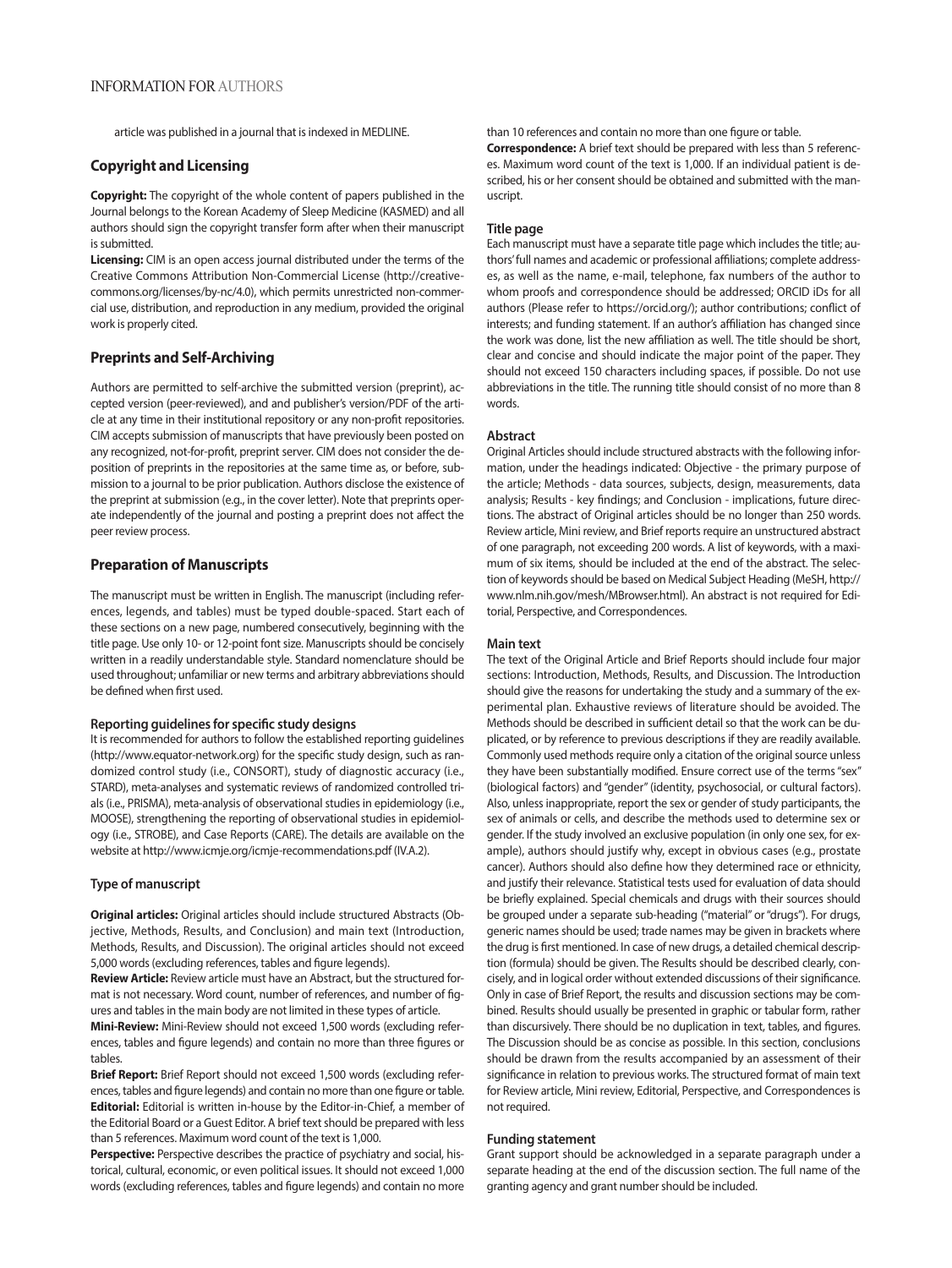# **Conflict of interest**

Any potential conflicts of interest must be disclosed in this section. These also should list employment by, consultancy for, shared ownership in, or any close relationship with, an organization whose interests, financial or otherwise, may be affected by the publication of the paper. This pertains to all the authors of the study. If there are no potential conflicts of interest, the following statement should be added: "The authors have no potential conflicts of interest to disclose."

#### **Availability of data and material**

Authors are required to provide a Data Availability Statement that details where data are available, and how the data can be accessed and reused (listing specific restrictions, if any).

#### **ORCID iD**

ORCID (Open Researcher and Contributor ID) iDs of all authors should be described.

## **Author contributions**

What authors have done for the study should be described in this section. To qualify for authorship, all contributors must meet at least one of the seven core contributions by CRediT (conceptualization, methodology, software, validation, formal analysis, investigation, data curation), as well as at least one of the writing contributions (original draft preparation, review and editing).

#### **Acknowledgments (optional)**

Any individual and/or organization that contributed to the study or the manuscript, but not meeting the requirements of an authorship could be mentioned here. For mentioning any individuals or organizations in this section, there should be a written permission from them.

#### **References**

There should be carefully selected to acknowledge previous work or to document a specific point. Referencing follows the Vancouver method of reference citation. In this system, references are numbered consecutively in the order in which they are first mentioned in the text. Identify each reference in text, tables, and legends by Arabic numbers [1], [2], or [5,8-10]. All references cited should be listed numerically at the end of the paper. Personal communications, unpublished data, or manuscripts either "in preparation" or "submitted for publication" are unacceptable. If essential, such material may be incorporated at the appropriate place in the text. The abbreviated journal title should be used according to the list of Journals Indexed for NLM Catalog (http://www.ncbi.nlm.nih.gov/nlmcatalog/journals). When there are less than seven authors, each must be listed in the citation. When seven or more authors, list the first six followed by "et al." after the name of the sixth author. The endnote reference style for CIM is specified on the journal homepage. Representative examples are as follows:

#### *Journal Article*

1. Kwon JS, Shin YW, Kim CW, Kim YI, Youn T, Han MH, et al. Similarity and disparity of obsessive-compulsive disorder and schizophrenia in MR volumetric abnormalities of the hippocampus-amygdala complex. J Neurol Neurosurg Psychiatry 2003;74:962-964.

#### *Book Chapter*

2. Fairburn CG, Cooper Z. The eating disorders examination (12th ed). In: Fairburn CG, Wilson GT, editors. Binge eating: nature, assessment, and treatment. New York: The Guilford Press, 1993, p. 317-331.

#### *Book*

3. Tudor I. Learner-centeredness as language education. Cambridge: Cambridge University Press; 1996.

#### *Web*

4. Nation Center for Injury Prevention and Control. Traumatic brain injury & concussion [Internet]. Available at: https://www.cdc.gov/traumaticbraininjury/. Accessed February 22, 2022.

#### *Web References*

Please keep a print copy of any reference to Web only information. If the URL

changes or disappears, interested readers may contact the corresponding author for a copy of the information.

#### **Tables**

Each table and its title and legend should appear on a separate page. Title each one and number them in the order of their citation in the text. If a table must be continued, repeat the title on a second sheet, followed by "(continued)." Tables should contain sample sizes and units of measurement, when appropriate. Any explanatory notes to be printed with the table must be typed single-spaced beneath the table, the following symbols should be superscripted and used in the indicated sequence:  $*, *, *, *, *, *,$  th, and  $^{4+}$ . Each abbreviation and significance of observations, as determined by appropriate statistical analyses should be defined in the legend of the table. The desired position of the table in the main text should be indicated. Authors must obtain permission from the original publisher if they intend to use tables from other sources, and due acknowledgment should be made in a footnote to the table.

### **Figures**

Figures must also be cited in numerical order in the main text. Figure legends must appear on a separate page at the end of the manuscript file. To ensure the highest quality print production, your figures must be submitted in TIFF or JPEG format according to the following minimum resolutions:

- 1,200 dpi (dots per inch) for black and white line art (simple bar graphs, charts, etc.)
- 300 dpi for halftones (black and white photographs)
- 600 dpi for combination halftones (photographs that also contain line art such as labeling or thin lines) Vector-based figures (usually created in Adobe Illustrator) should be submitted as EPS. Do not submit figures in the following formats: GIF, Word, Excel, PowerPoint, PDF.

Graphs must show an appropriate grid scale. Each axis must be labeled with both the quantity measured and the unit of measurement. Color figures must be submitted in a CMYK color space. Do not submit files as RGB. Authors are encouraged to submit color illustrations that highlight the text and convey essential scientific information. For best reproduction, bright and clear colors should be used. All figures should be mentioned in the text and the desired position of the figure in the manuscript should be indicated. Authors must obtain permission from the original publisher if they intend to use figures from other sources, and due acknowledgment should be made in the legend. All color figures will be reproduced in full color in the online edition of the journal at no cost to authors.

#### **Statistics**

Methods of statistical analysis should be described in language that is comprehensible to the numerate psychiatrist as well as the medical statistician. Particular attention should be paid to clear description of study designs and objectives, and evidence that the statistical procedures used were both appropriate for the hypotheses tested and correctly interpreted. The statistical analyses should be planned before data are collected and full explanations given for any post hoc analyses carried out. The value of test statistics used (e.g. t, F-ratio) should be given as well as their significance levels so that their derivation can be understood. Trends should not be reported unless they have been supported by appropriate statistical analyses for trends. The use of percentages to report results from small samples is discouraged, other than where this facilitates comparisons. The number of decimal places to which numbers are given should reflect the accuracy of the determination, and estimates of error should be given for statistics. A brief and useful introduction to the place of confidence intervals is given by Gardner & Altman (Br J Psychiatry 1990;156:472-474). Use of these is encouraged but not mandatory. Authors are encouraged to include estimates of statistical power where appropriate. To report a difference as being statistically significant is generally insufficient, and comment should be made about the magnitude and direction of change.

# **General Text Style**

*Abbreviations***:** Use only standard abbreviations; use of nonstandard abbre-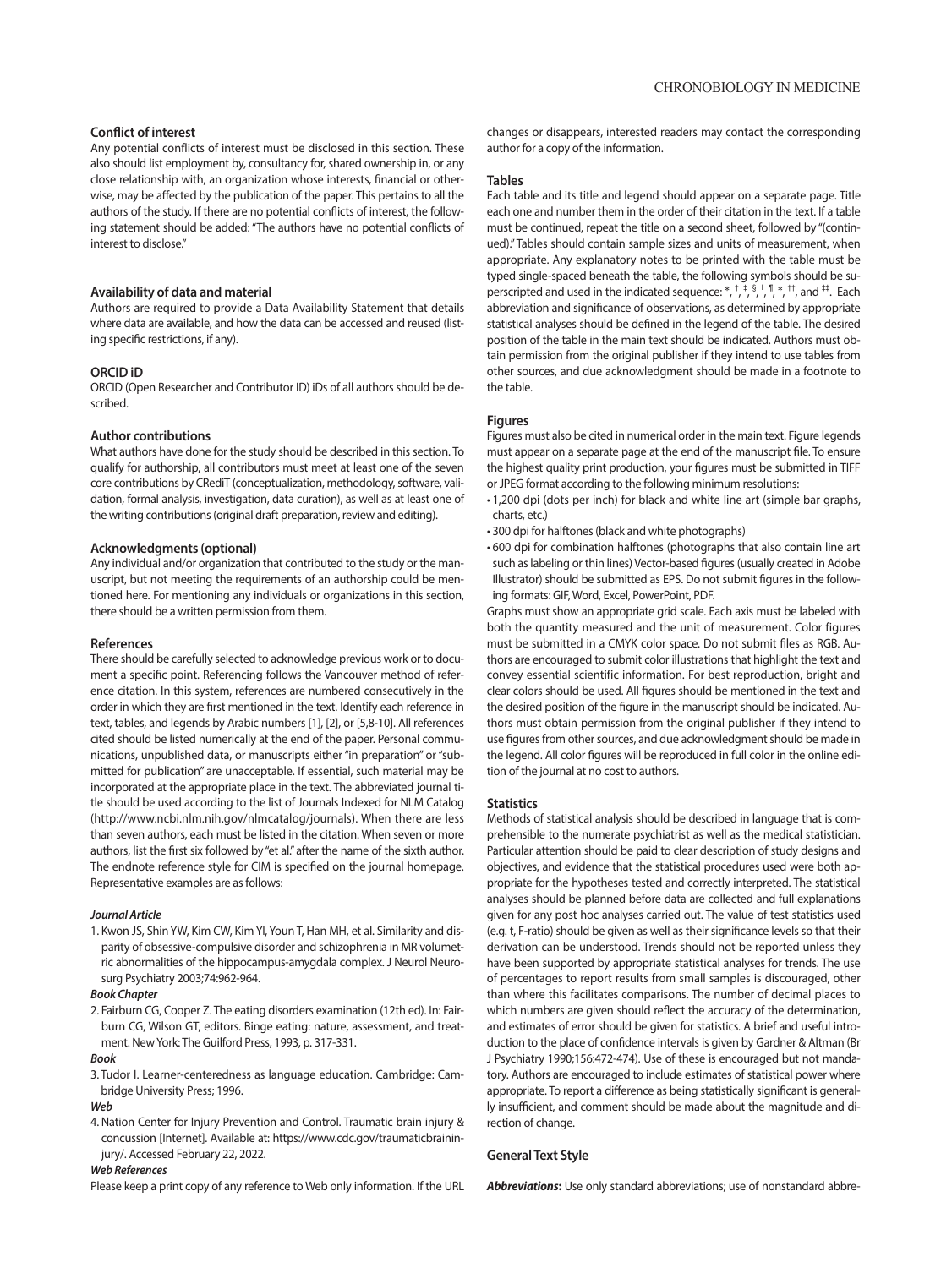# INFORMATION FOR AUTHORS

viations can be confusing to readers. Avoid abbreviations in the title of the manuscript. The spelled-out abbreviation followed by the abbreviation in parenthesis should be used on first mention unless the abbreviation is a standard unit of measurement.

*Units of measurement* Measurements of length, height, weight, and volume should be reported in metric units (meter, kilogram, or liter) or their decimal multiples. Temperatures should be in degrees Celsius. Blood pressures should be in millimeters of mercury, unless other units are specifically required. Authors should report laboratory information in International System of Units (SI).

Editors may request that authors add alternative or non-SI units, since SI units are not universally used. Drug concentrations may be reported in either SI or mass units, but the alternative should be provided in parentheses where appropriate. Generally, SI units should be used; where they are not, the SI equivalent should be included in parentheses. Units should not use indices: i.e., report g/mL, not g  $\cdot$  mL<sup>-1</sup>. *Footnotes*: The use of notes separate to the text should generally be avoided, whether they be footnotes or a separate section at the end of a paper. A footnote to the first page may, however, be included to give some general information concerning the paper.

#### **Materials, Equipment, and Software**

The source of any compounds not yet available on general prescription should be indicated. The version number (or release date) and manufacturer of software used, and the platform on which it is operated (PC, Mac, UNIX etc.), should be stated. The manufacturer, manufacturer's location and product identification should be included when describing equipment central to a study (e.g., scanning equipment used in an imaging study).

# **Data Sharing and Data Deposit**

#### **Data Sharing Policy**

CIM follows the ICMJE Recommendations for data sharing statement policy (http://icmje.org/icmje-recommendations.pdf ). As of July 1, 2018, manuscripts submitted to ICMJE journals that report the results of clinical trials must contain a data sharing statement. Data sharing statements must indicate the following: whether individual deidentified participant data (including data dictionaries) will be shared ("undecided" is not an acceptable answer); what data in particular will be shared; whether additional, related documents will be available (e.g., study protocol, statistical analysis plan, etc.); when the data will become available and for how long; by what access criteria data will be shared (including with whom, for what types of analyses, and by what mechanism).

#### **Registration of Clinical Trial Research**

Clinical trials are recommended to register with public repositories such as WHO International Clinical Trials Portal (http://www.who.int/ictrp/en/), NIH ClinicalTrials.gov (http://www.clinicaltrials.gov/), ISRCTN Resister (www.IS-RCTN.org), or Clinical Research Information Service (CRIS, https://cris.nih. go.kr/cris/index/index.do). If applicable, trial registration numbers should be included in the methods section. The registry should be publicly accessible (at no charge), open to all prospective registrants, and managed by a not-forprofit organization. For a list of registries that meet these requirements, please refer to the WHO International Clinical Trials Registry Platform (ICTRP). Registration of all clinical trials facilitates information sharing among clinicians, researchers and patients, increases public confidence in research, and is consistent with ICMJE guidelines.

#### **Access to Data**

If the study includes original data, at least one author must confirm that he or she had full access to all the data in the study, and takes responsibility for the integrity of the data and the accuracy of the data analysis. Authors are encouraged to share or make open the data supporting the results or analyses presented in their paper where this does not violate the protection of human subjects or other valid privacy or security concerns. Authors wishing to do so may deposit their data in a publicly accessible repository and include a link to the DOI within the text of the manuscript. Authors are further encouraged to cite any data sets referenced in the article and provide a Data Availability Statement.

# **Open Access and Article Processing Charge**

#### **Open Access**

Articles are published open access under the terms of the Creative Commons Attribution Non-Commercial License (http://creativecommons.org/licenses/ by-nc/4.0/), which permits unrestricted non-commercial use, distribution, and reproduction in any medium, provided the original work is properly cited.

#### **Article Processing Charge**

There is no author-side submission fee or article processing charge. All publishing cost are supported by KASMED.

# **Submission of Manuscripts**

Manuscripts should be submitted online at: https://www.chronobiologyinmedicine.org. Follow all instructions. All submitted papers are peer-reviewed before it is decided whether they should be accepted, minor revision, major revision, or rejected. Authors must suggest 5 preferred reviewers. The journal reserves the right to edit the language of papers accepted for publication for clarity and grammatical correctness, and to make formal changes to ensure compliance with this Journal. Proofs will be sent to the corresponding author for final approval. Upon acceptance of a manuscript for publication, the corresponding author will be required to sign an agreement transferring copyright to the publisher. The completed copyright transfer form should be scanned and uploaded online through the website (https://www.chronobiologyinmedicine.org).

# **Review Process**

All papers, including those invited by the Editor, are subject to peer review. If a manuscript does not fit the aims and scope of the Journal or does not adhere to the Instructions for Authors, it may be returned to the author immediately after receipt and without a review. A submitted manuscript will be acknowledged and assigned a manuscript number, which is to be used in all further correspondence. Before reviewing, all submitted manuscripts are inspected by Similarity Check powered by iThenticate (https://www.crossref. org/services/similarity-check/), a plagiarism-screening tool. Manuscripts are reviewed and given a priority based on their originality, importance of the findings, scientific merit and significance for the field, interest to readers, lucidity, and suitability for publication. Manuscripts with insufficient priority for publication are rejected promptly. Other manuscripts are sent to expert consultants for peer review. The journal uses a double-blind peer-review process such that the identities of both the reviewers and authors are kept confidential. The existence of a manuscript under review is not revealed to anyone other than peer reviewers and editorial staff. Peer reviewers are expected to maintain strict confidentiality. Reviewers are also expected to inform the Editor of any conflicts of interest, including any financial arrangements involving companies whose products (or competing products) are featured in the manuscripts they agree to review. Statistical editing may be done if the data needs professional statistical review by a statistician. After review, the editorial board determines whether or not the manuscript is accepted for publication. Once rejected, the manuscript is not subject to further review. Once the manuscript is received by the editorial board, an e-mail confirmation will be sent to the author within seven days. The author will be notified of any delays due to evaluation difficulties. Authors may contact the editorial committee for the current review phase of the manuscript. The board will inform the author of the status of the review process.

# **Proofs and Post-publication Discussion**

#### **Proofs**

Authors should keep a copy of their manuscripts as proofs will be sent to them without manuscript. Only printer's errors may be corrected; no change in, or addition to, the edited manuscript will be allowed at this stage. Authors will receive proofs by e-mail. The corrected proofs must be returned within